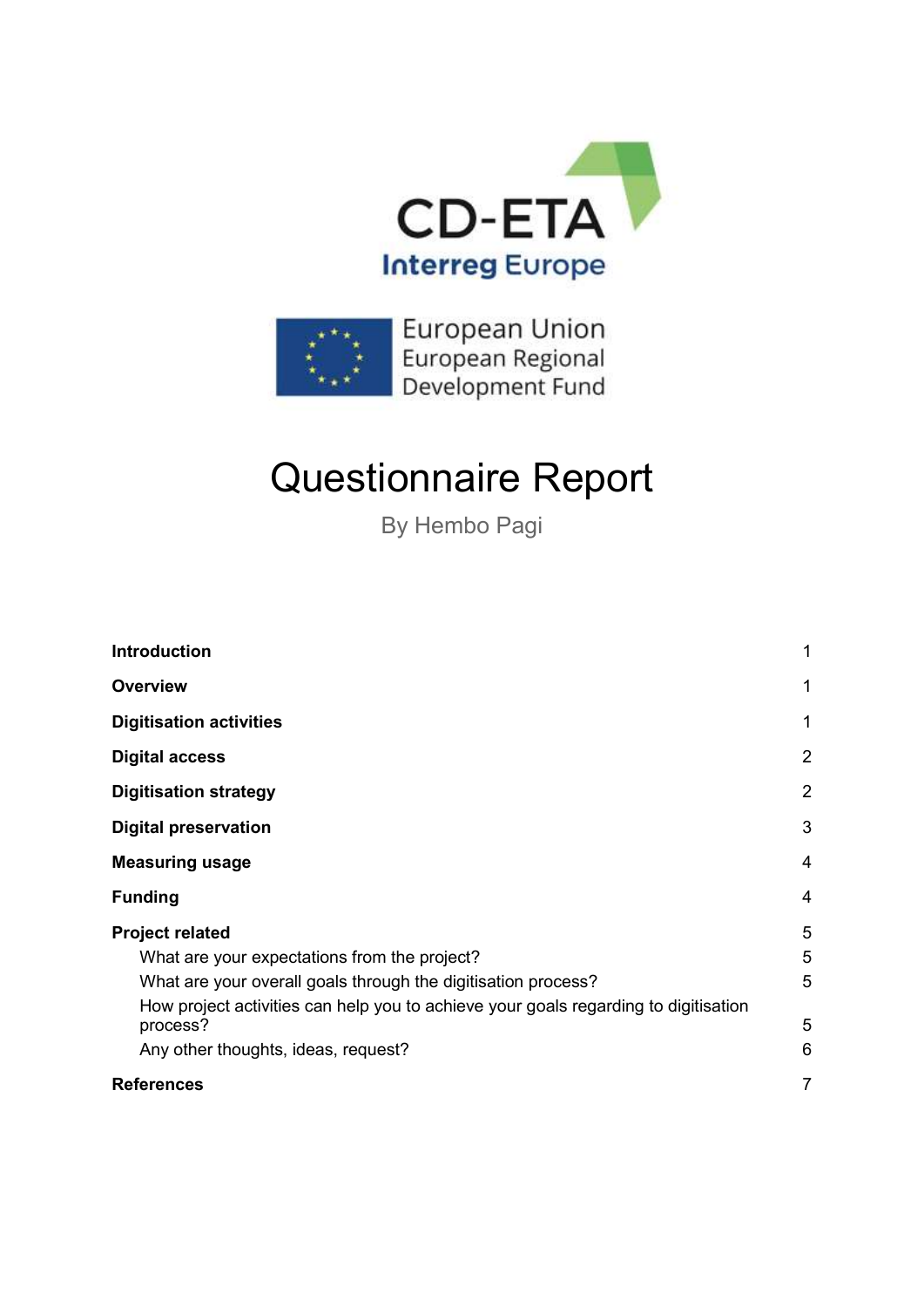

# <span id="page-1-0"></span>**Introduction**

At the second semester of the CD-ETA project small survey was arranged to get better understanding where everybody is in term on digitisation activities and more importantly, do partners' countries already have or planning to introduce national policies to help and speed up the digitisation processes in cultural and natural heritage.

Questionnaire was based on surveys conducted by ENUMERATE 2012-2014 project in collaboration with Europeana. Idea was to compare the result, but as several stakeholders do not have collections or run digitisation activities our numbers are shown lower in our results.

# <span id="page-1-1"></span>**Overview**

In general we can say that the conducted survey does not tell us the full story as the participation was very low. We can see some general trends tho, and comparing to ENUMERATE results are able to draw some conclusions. We can also see from results that people are not well informed about the situation - people do not know answers, or we get contradicting answers.

Total participants per country (institutions):

- $\bullet$  Slovenia: 9 (9)
- Bulgaria: 9 (9)
- $\bullet$  Greece: 6 (6)
- $\bullet$  Italy: 5 (4)
- $\bullet$  Estonia: 3 (3)
- $\bullet$  Spain: 1(1)
- Romania: 18 (11)
- **Total: 51**

# <span id="page-1-2"></span>Digitisation activities

Digitisation activities are going on in all the participating institutions. People who answered "No" were working in municipality offices or in general were not working with collections. In ENUMERATE (2012:10) report *83% of institutions reported to have a digital collection, or are currently involved in digitisation activities. In the case of national libraries 100% have a digital collection.*

Most of the collections have been digitally catalogued - in many cases 100%, in fewer cases less than 5%. In two institutions 100% of collections are digitised, in most of the cases it was less than 50%. Main obstacle for slowing down the process is the lack of skilled people (26.7%) and lack of resources (73.3%).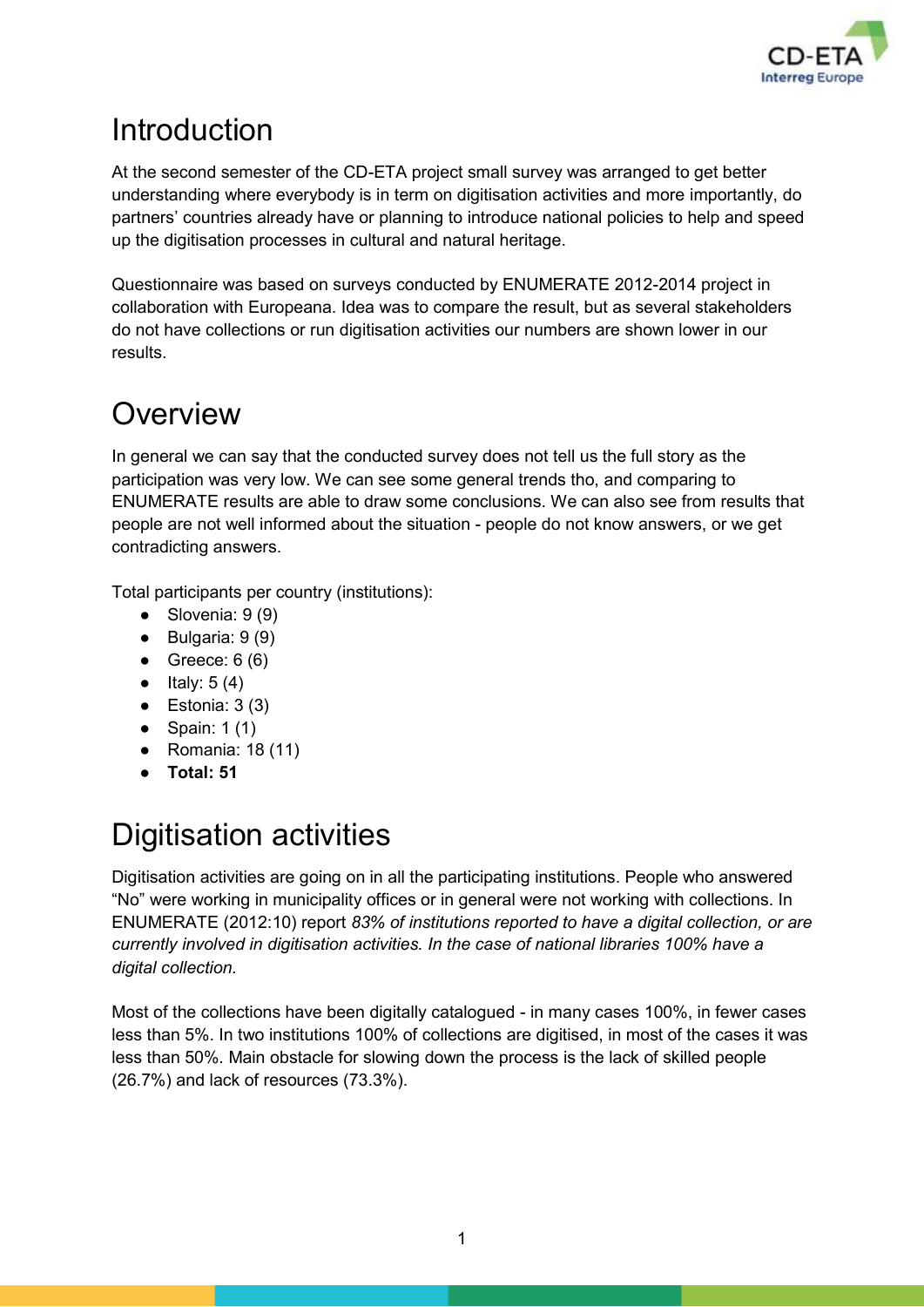

Does your institution have digital collections or is it currently involved in collection digitisation activities?



If you have already started digitisation, can you

tell the main obstacles what slows down the

### <span id="page-2-0"></span>Digital access

One third of of the participants who were involved with digitisation activities, have made their collection metadata and digitised assets fully accessible online. Several cases content has been made accessible without having a written policy about the data usage and licensing.



# <span id="page-2-1"></span>Digitisation strategy

All the countries except Bulgaria have their national digitisation strategy in place even tho in some cases the answers spread evenly to three options.

In institutional level the situation is different. In most institutions digitisation policy does not exist. Situation is very different than in 2012 as 34% institutions had their digitisation policies in place. If we look only museums, that our result were even worse, in 2012 the number was 47%.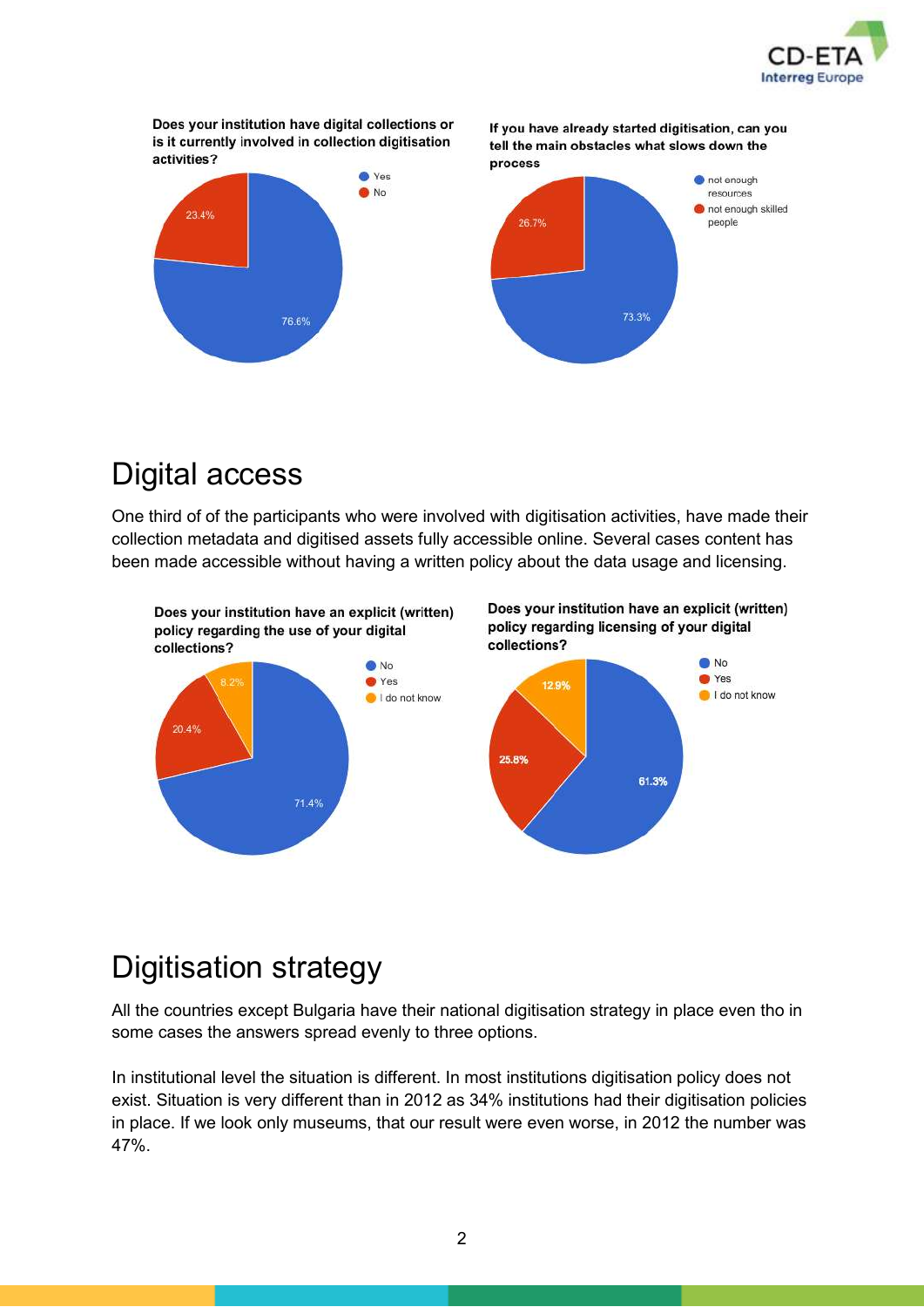

What this tell us? That our survey did not have enough participants or that people really are not aware what is going on even in their own institution? If the latter one is true, methods to communicate betters and make people aware of decisions taken and policies implemented, needs to be introduced.

Our action plan should be built to support (extend) national digitisation policy if one exist. Other thing to focus is the means of communication in national level as well as institutional level.



### <span id="page-3-0"></span>Digital preservation

16% of institutions have their digital preservation policy in place. Overall number for previous survey was 23% (44% for national libraries, 12-25% for museums).

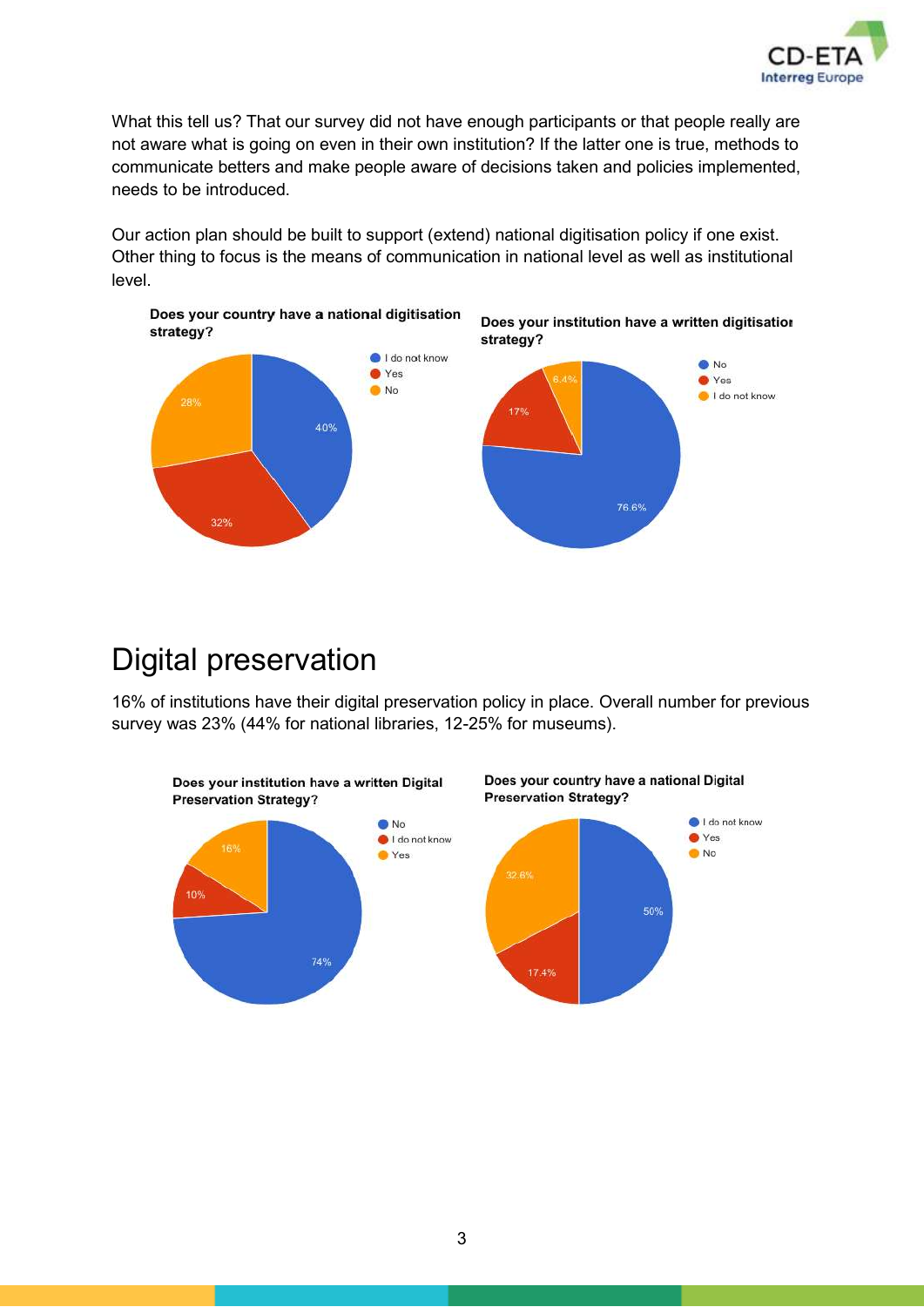

# <span id="page-4-0"></span>Measuring usage

In our survey 25% of participants mentioned that their institution uses some sort of a measurement tools to monitor the usage of their digital assets. ENUMERATE survey gives us similar numbers when we look only museums - it's about third of museums. When libraries are included, the number is 42%.

Web statistics is bases for most of the web business and development. It could be bases for digitisation processes as well, providing some information, what actually people are interested about. Last year Reilly & Thompson (2016) did a survey about digital image usage





based on reverse image lookup. It came out that most of the images from Library of Congress digital study collection were used for sharing in social media.

<span id="page-4-1"></span>Knowing better how our current data is used helps us to plan and prioritise our digitisation.

### Funding

As often, there is not enough funds available for digitisation. Very view institutions have a separate budget for that, in many cases, digitisation is project based (funded by EU, national or local governments).

The total number of paid staff engaged in the digitisation activities is 2.3 (from 1 to 15) compared to previous survey where the number was 5.5. In several participating institution there is no separate stuff for digitisation.



Does your institution have an separate budget for digitisation activities?

Volunteers are used rarely. In 2012 report tells that almost in each institution volunteers were used.

There are different experiences with volunteers, but this is definitely one way to go especially if we extend it to crowd-sourcing. Volunteering and crowd-sourcing should be considered in our action plan as possible means for sharing the pressure of digitisation and enriching assets with metadata.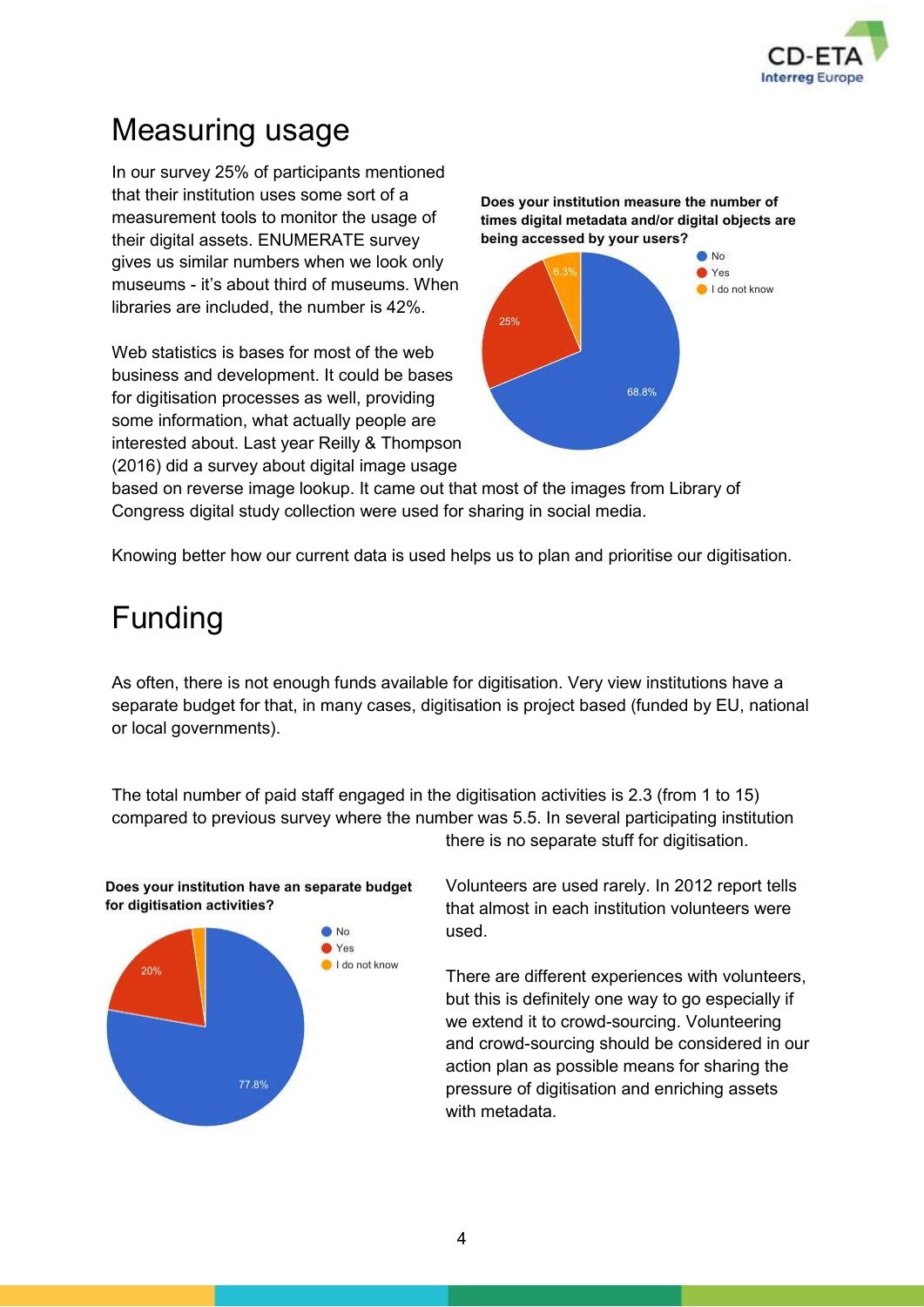

# <span id="page-5-0"></span>Project related

#### <span id="page-5-1"></span>What are your expectations from the project?

A selection of answers (in random order):

- Provide resources for creative industries and economy
- Brings more people to museum
- To influence tourism
- Helps to set up clear national digitisation policy
- To get some more funds
- Get started/more objects digitised
- Collaboration
- Learning new things, best practices
- Avoid mistakes

#### <span id="page-5-2"></span>What are your overall goals through the digitisation process?

A selection of answers (in random order):

- Increase availability of digital content
- To save a physical visit and time of users
- Heritage conservation
- Make everyday work, cataloguing, data processing easier
- Support the work of museum experts
- Rising social awareness about our cultural and natural heritage
- Increased number of museum visits
- Transfer of knowledge to the wider public
- The tourism and economic development
- Protection and preservation of heritage
- Elaboration of a strategy plan

### <span id="page-5-3"></span>How project activities can help you to achieve your goals regarding to digitisation process?

A selection of answers (in random order):

- I do not know what are the project activities yet
- Bringing new ideas
- To adopt good practices
- To avoid mistakes made in previous digitization attempts
- Project provides bases for developing regional policies
- To involve more people in the activities
- Offers solutions
- Find contacts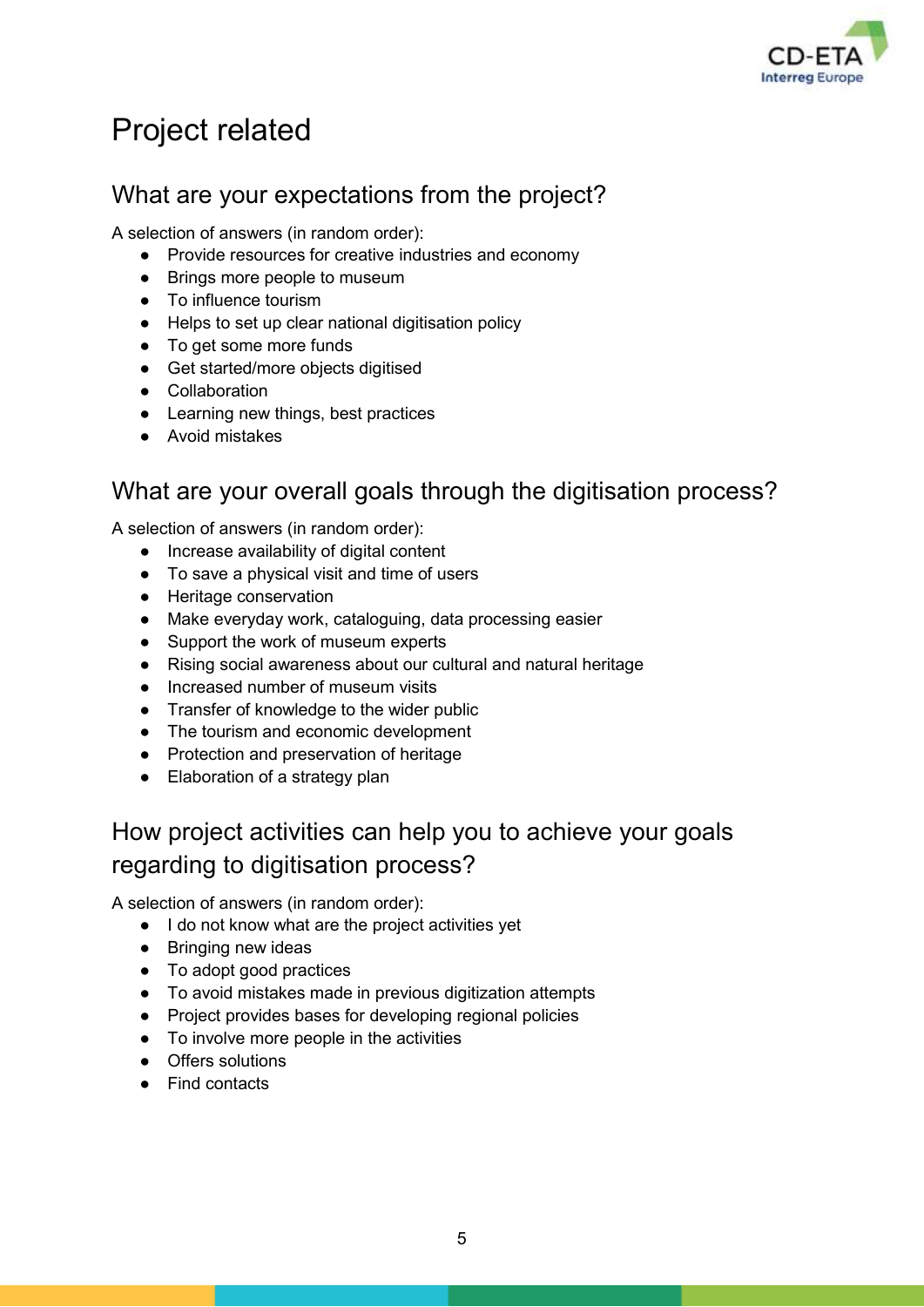

#### <span id="page-6-0"></span>Any other thoughts, ideas, request?

A selection of answers (in random order):

- We want to have a specific/common digitization strategy only for museums. In the digitization itself we want to minimize technical and financial obstacles
- We hope that digitization will not decrease the number of real visits
- To establish concrete realizations, to involve partners instead of meetings